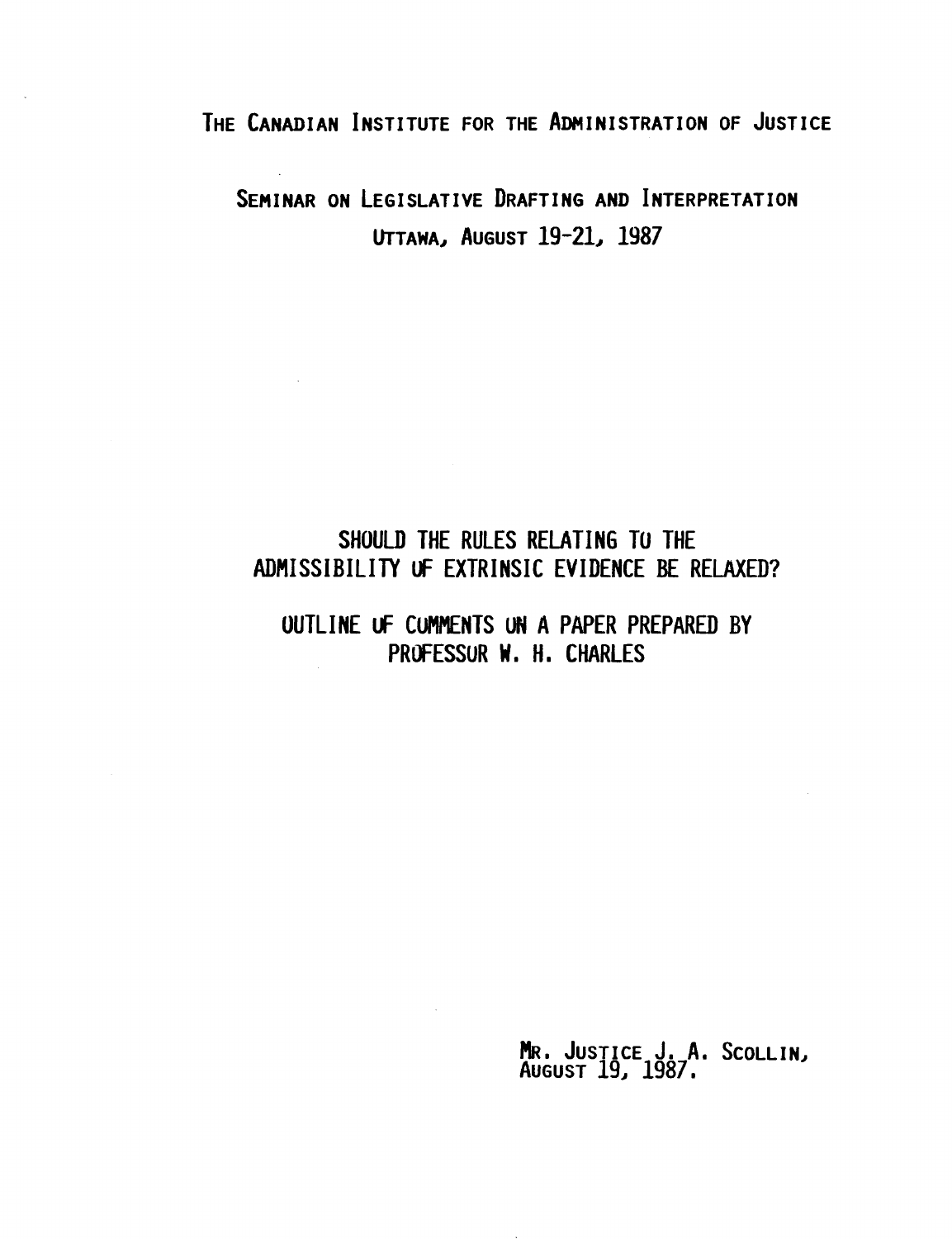#### **INTRUDUCTION**

THE OXFORD ENGLISH DICTIONARY ATTRIBUTES SOME 148 MEANINGS TO THE WORD "WET". THAT VAST POTENTIAL OF ONE SHORT WORD AND ONE OF THE ATTRIBUTED MEANINGS SUGGESTS THAT IN RETHINKING THE SUBJECT OF STATUTORY INTERPRETATION, WE ARE INDEED NOT "ALL WET".

 $\alpha=0.5$ 

I EMBRACE THE GENERAL THRUST OF PROFESSOR CHARLES' PAPER, BUT NOT WITH UNALLOYED TENDERNESS. LET ME ILLUSTRATE THE ATTITUDE WHICH MAY BE ENCOURAGED BY THE NEW, RELAXED AND SOLICITOUS SEARCH FOR TRUE MEANING. ACCORDING TO THE GLOBE AND MAIL OF AUGUST 12, 1987, MR. CHRISTOPHER SPEYER, CO-CHAIRMAN OF THE SPECIAL PARLIAMEN-TARY COMMITTEE ON THE MEECH LAKE ACCORD, SAID AT THE MEETING ON AUGUST 11TH THAT "THERE IS A GREAT VIRTUE TO AMBIGUITY" BECAUSE IT MEANS THE COURTS WILL HAVE TO INTERPRET THE CONSTITUTION. IF THIS REPORT IS ACCURATE, THE COMMENT DISCLOSES AN ABDICATION OF THE PRIME RESPONSI-BILITY OF THE LAWMAKER TO KNOW AND INTEND WHAT HE IS DOING AND TO EXPRESS HIS PURPOSE IN INTELLIGIBLE LANGUAGE TO WHICH HE HIMSELF WILL OPENLY ATTRIBUTE A MEANING. THIS LAZY AND SUBSERVIENT ATTITUDE OF "LEAVE IT TO THE COURTS" ON SIGNIFICANT CONSTITUTIONAL ISSUES IN CANADA MAY WELL CARRY OVER INDISCRIMINATELY INTO THE TASK OF ENACTING ORDINARY OR CONVENTIONAL LEGISLATION. IT OPENLY UNDERMINES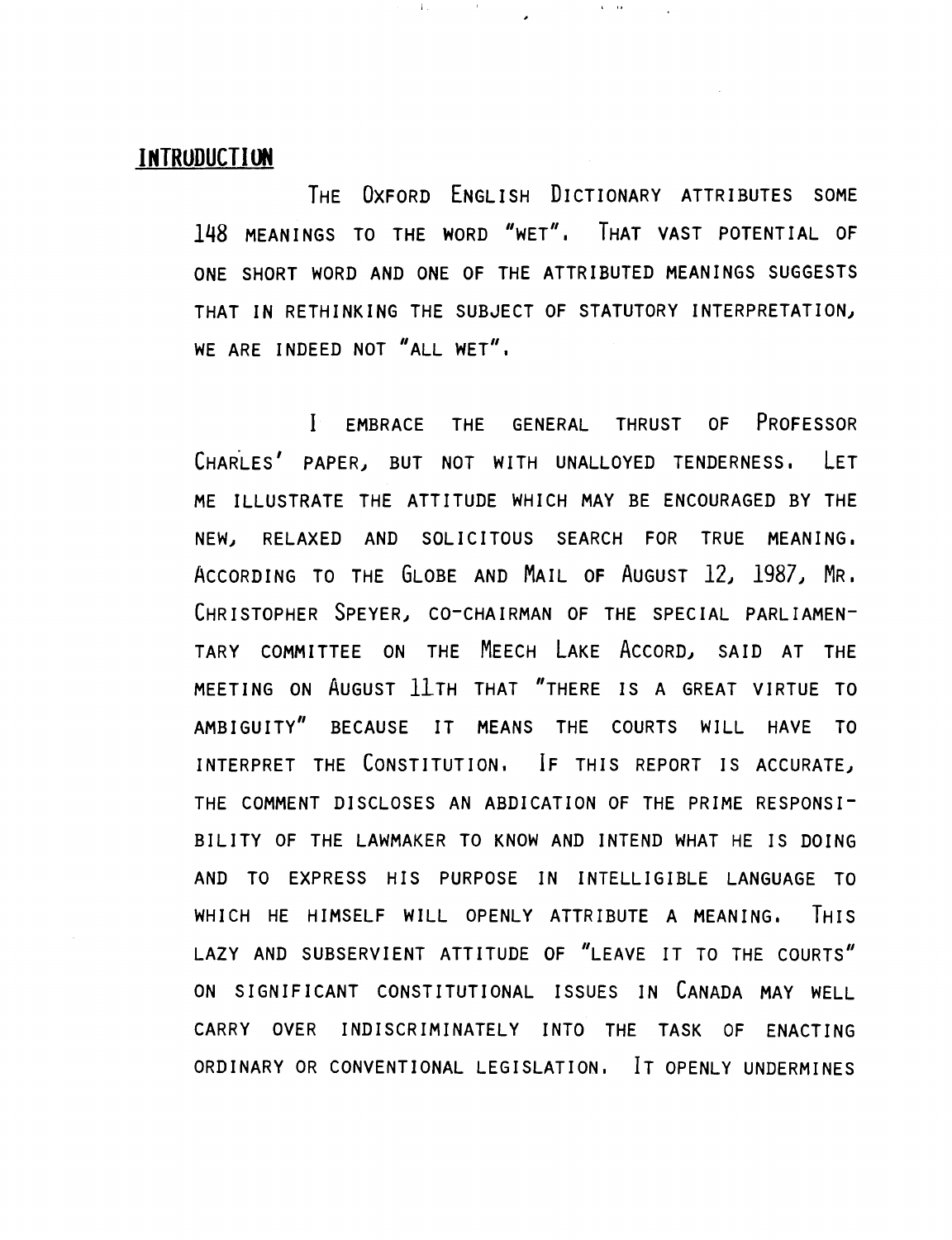THE TRADITIONAL FORM OF WESTERN DEMOCRACY IN THAT THE VOTER IS MISLEAD INTO THINKING HE IS ELECTING A LEGISLATOR, WHEREAS WHAT SQUIRMS OUT OF THE BALLOT-BOX MAY BE NOTHING MORE THAN A LEGISLATIVE DELEGATOR. THAT THE TENDENCY IS NOT CONFINED TO THE CONSTITUTIONAL FIELD IS ILLUSTRATED BY THE STUDY IN THE UNITED KINGDOM BY PROFESSOR SACKS, REFERRED TO BY DR. CHARLES AT PAGE 29 OF HIS PAPERJ WHICH SHOWED THAT IN ONE OR TWO OF THE 34 CASES STUDIED. PARLIAMENT HAS SIMPLY DECIDED TO LEAVE THE PROBLEM OF CLARIFICATION TO THE COURT.

WITH THOSE INTRODUCTORY OBSERVATIONS OUT OF THE WAYJ I HAVE THREE MAIN COMMENTS TO MAKE ON PROFESSOR CHARLES' VERY LUCID PAPER AND A FEW INCIDENTAL ISSUES TO MENTION.

### **UTILITY OF EXTRINSIC EVIDENCE**

MY FIRST AND PRINCIPAL COMMENT IS THAT, ALTHOUGH THE CONCLUSIONS OF OTHER EMPIRICAL STUDIES HAVE BEEN LESS FIRM, THE STUDY BY DR. CHARLES IS RELEVANT AND USEFUL EVIDENCE OF THE UTILITY OF RESORT IN CERTAIN CASES TO EXTRINSIC EVIDENCE. THE RESULTS SET OUT, PARTICULARLY AT PAGES 29-32 OF HIS PAPER, SUGGEST THAT LEGISLATIVE HISTORY AND BACKGROUND MAY BE RELEVANT IN OVER HALF OF DISPUTED-MEANING CASES. FROM THIS IT FOLLOWS THATJ IF WE ARE SWIMMING IN ROUGH WATER, WE SHOULD NO LONGER REJECT THE

 $\mathbf{r} = \mathbf{r} \mathbf{r}$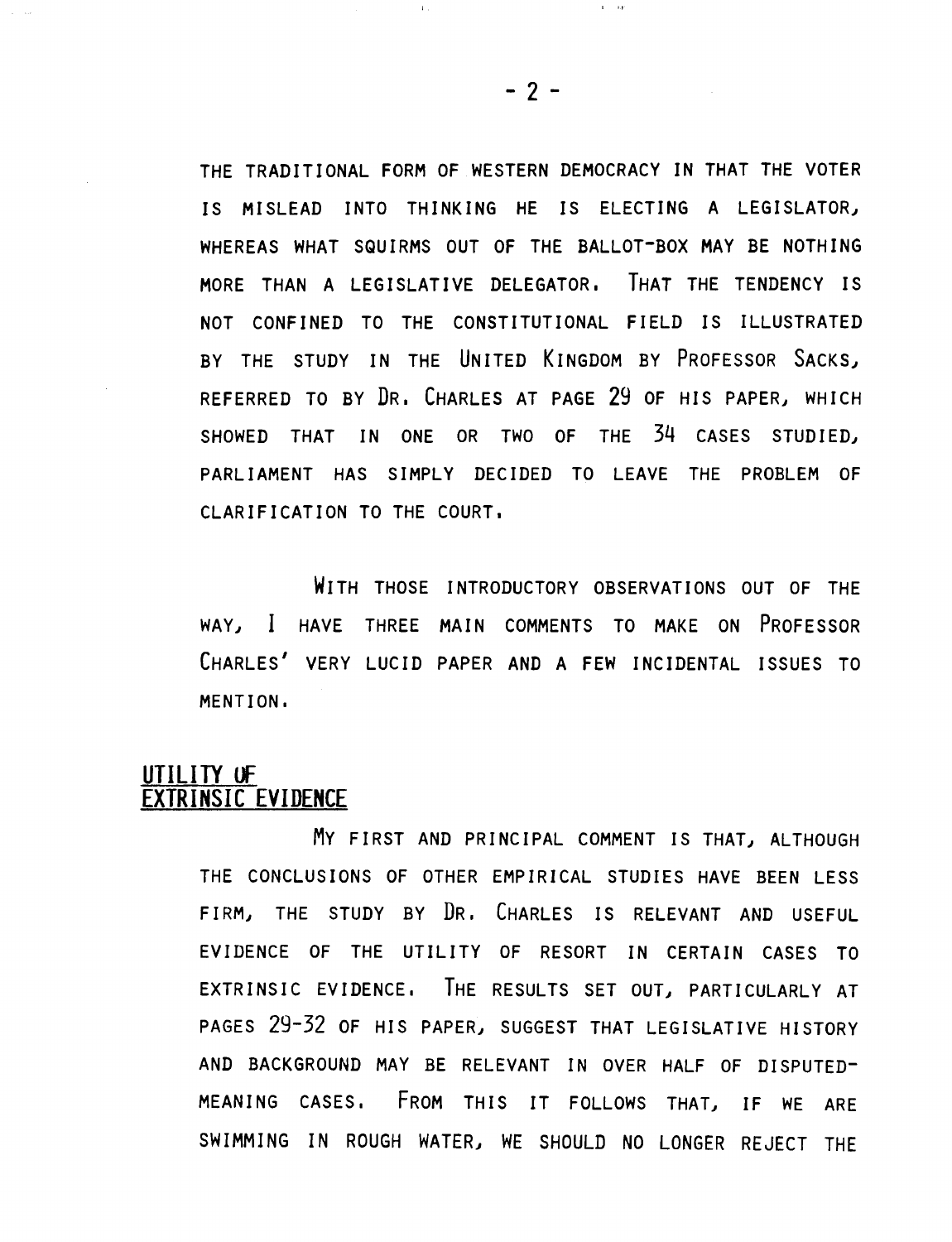LIFEBELT SIMPLY BECAUSE THE FELLOW WHO THREW IT IS NOT A MEMBER IN GOOD STANDING OF OUR CLUB.

#### JUDICIAl CONTROl

THE GENERAL UTILITY OF THE LIFEBELT IN MANY SITUATIONS LEADS ME TO MY SECOND MAIN POINT: HOWEVER HELPFUL THE ASSISTANCE MAY SOMETIMES BE, THE COURT MUST NOT BE BURIED AT SEA UNDER A THOUSAND LIFEBELTS. IN HOLDING ITSELF WILLING TO ACCEPT HELP, THE COURT MUST NOT LET THE LIFEBELT-THROWING GET OUT OF HAND. IT MUST HAVE A READY AND PRACTICAL MECHANISM FOR MAKING UP ITS OWN MIND WHETHER THE WATER IS ROUGH ENOUGH TO REQUIRE A LIFEBELT AT ALL.

#### PRE-TRIAL RULING

SUCH A MECHANISM SHOULD OBVIOUSLY OPERATE IN ADVANCE OF THE TRIAL ITSELF. ACCEPTING THE LIKELIHOOD THAT, IN THE CASE OF A GENUINE DISPUTE, THERE IS A SIGNIFICANT CHANCE OF ASSISTANCE FROM EXTRINSIC MATERIAL, THE COURT NEEDS A PRACTICAL SUMMARY METHOD OF ASSESSING THE POTENTIAL FOR ASSISTANCE IN THE PARTICULAR CASE. THIS SUGGESTS, FOR EXAMPLE, SOME FORM OF NOTICE AND A BRIEF, WRITTEN, SUMMARIZED DEMONSTRATION OF COGENCY SO THAT AN EARLY RULING - NOT, OF COURSE, IRREVERSIBLE - CAN BE MADE EXCLUDING IRRELEVANT MATERIAL OR EVIDENCE THAT APPEARS TO BE OF MINIMAL WEIGHT.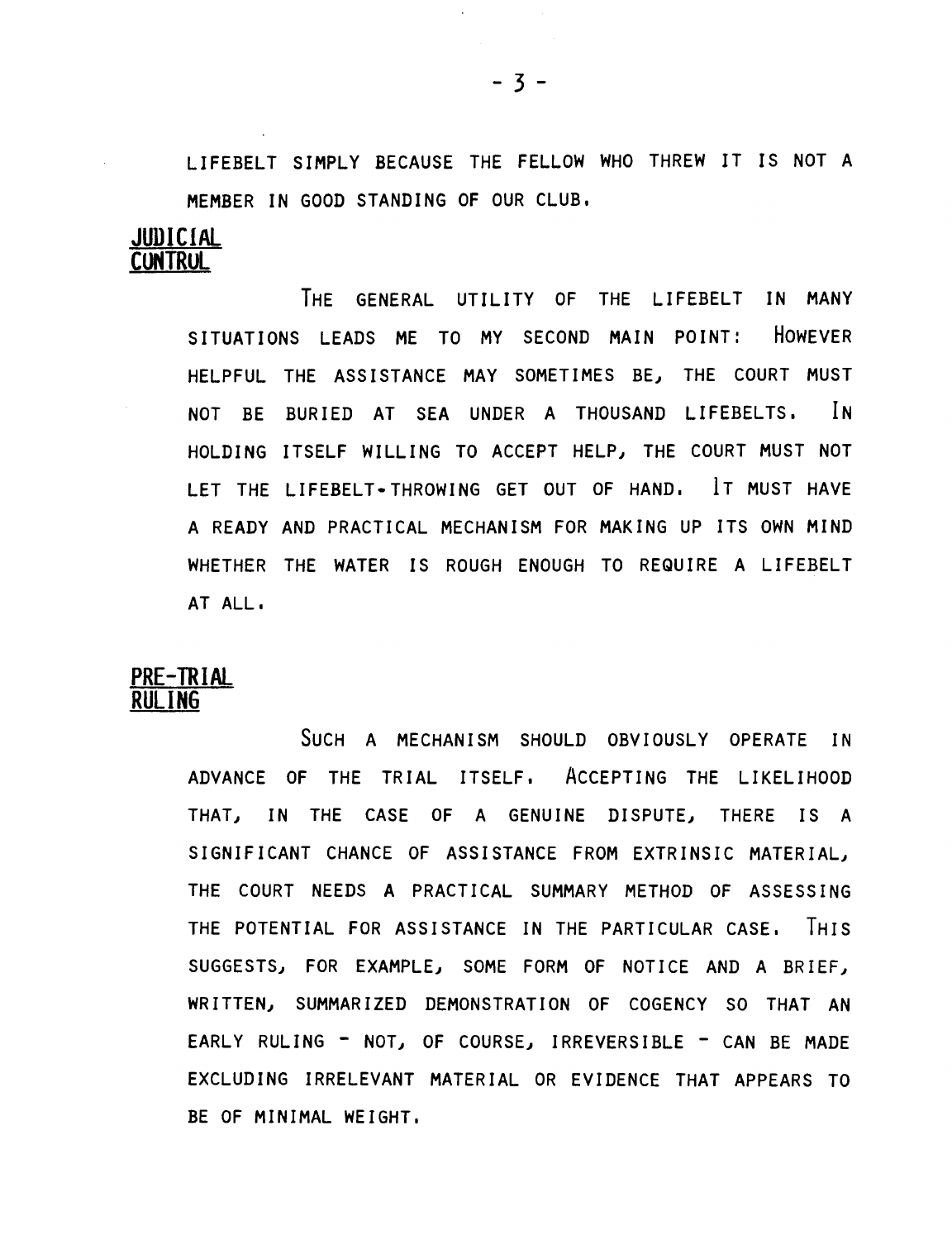

UF COURSE THE ISSUES OF WEIGHT AND ADMISSIBILITY ARE INTERTWINED AND, IN DECIDING ON THE ADMISSION OF EXTRINSIC EVIDENCE, THE MODERN APPROACH OF THE COURTS TO "SIMILAR FACT" EVIDENCE MAY BE A GUIDE. UNLESS THERE IS A DEMONSTRABLE POTENT IAL FOR COGENCY WITHOUT UNDUE PREJUDICE, THE OPPOSING PARTY AND THE COURT SHOULD NOT HAVE TO CONTEND WITH EXTRANEOUSJ DISTRACTING AND POSSIBLY MISLEADING MATERIAL. THE QUESTION SHOULD BE: Is THE SOLUTION FAIRLY ILLUMINATED ONLY BY THE COMBINED LIGHT OF THE STATUTE AND ITS BACKGROUND? IN OTHER WORDS, WHERE THE STATUTE IS EQUIVOCAL, COGENT EVIDENCE BY WAY OF EXTRINSIC FACTS SHOULD BE ADMITTED TO IDENTIFY THE REAL SIGNIFICANCE OF THE LAW.

# **GENERAL ONUS UN**

FINALLY, ON THIS SECOND POINT ABOUT A MECHANISM OF CONTROLJ THE QUESTION OF ONUS CANNOT BE ENTIRELY IGNORED. I SUGGEST THAT IN ORDER TO INDUCE AT LEAST A MODICUM OF DISCIPLINE IN THE AUTHORITIES AND THEIR DRAFTSMEN, AND IN THE INTEREST OF FAIRNESS, CONVENIENCE AND COST, WE SHOULD, WHERE THE AUTHORITY IS CONCERNED, RESORT TO EXTRINSIC ASSISTANCE ONLY WHERE THERE IS A REAL LIKELIHOOD THAT THE WORDS OF THE LAWMAKER WILL BE UNJUSTLY MISCONSTRUED IN FAVOR OF THE ENACTING AUTHORITY.

 $\Gamma$  is a set of  $\Gamma$  -  $\Gamma$  is a set of  $\Gamma$  -  $\Gamma$  -  $\Gamma$  -  $\Gamma$  -  $\Gamma$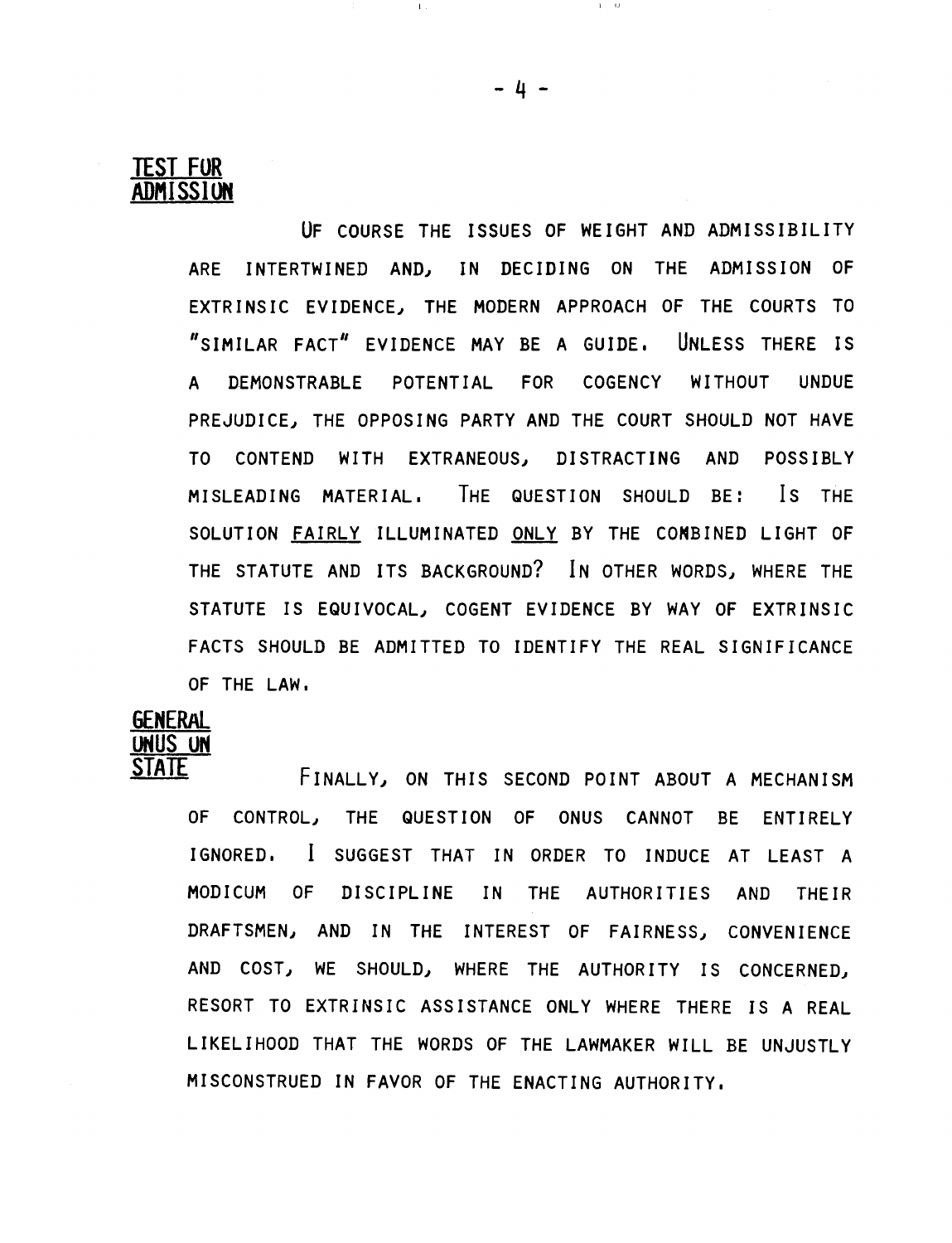### NO DISTINCTION IN PRINCIPLE BETWEEN TYPES OF LEGISLATION

 $\sim 10^{-1}$ 

 $\sim 100$  km s  $\sim 100$ 

My THIRD AND FINAL MAIN POINT IS THAT THE GENERAL THRUST OF PROFESSOR CHARLES' SUGGESTIONS TIES IN WITH THE NOW FASHIONABLE "PURPOSIVE" APPROACH TO INTERPRETATION. THAT APPROACH IS NOW WELL-ESTABLISHED IN CANADA IN CONSTITUTIONAL INTERPRETATION AND EXPERIENCE IN THE UNITED KINGDOM SUGGESTS THAT, WITH THE TREND TO BROAD STATUTORY LANGUAGE.I THERE IS NO REASON WHY THE SAME APPROACH SHOULD NOT BE TAKEN IN ASSESSING ORDINARY OR CONVENTIONAL LEGISLATION. AS EXPRESSED BY DICKSON, C.J.C. IN HUNTER V. SOUTHAM.I [1984] 11 D.L.R. (4TH) 641 AT *650.1* THE APPROACH CONSISTS OF "A BROAD PURPOSIVE ANALYSIS WHICH INTERPRETS SPECIFIC PROVISIONS OF A CONSTITUTIONAL DOCUMENT IN THE LIGHT OF ITS LARGER OBJECTS".

### <u>SUBSIDIARY</u> LEGISLATION

GRANTED THAT THIS SAME APPROACH MAY OFTEN BE SUITABLE FOR DEALING WITH FEDERAL AND PROVINCIAL LEGISLA-TION, AT LEAST WHERE THE LANGUAGE IS BROAD AND MAY CARRY SEVERAL MEANINGS, IS SUCH AN APPROACH SUITABLE FOR INTER-PRETING THE MORE MUNDANE MASS OF SUBSIDIARY LAWMAKING WHICH ENCOMPASSES, FOR EXAMPLE, REGULATIONS, BYLAWS AND EVEN ORDERS-IN-COUNCIL? AGAIN, IT SEEMS TO ME THAT IT IS

- 5

 $\mathbf{r} = \mathbf{w}$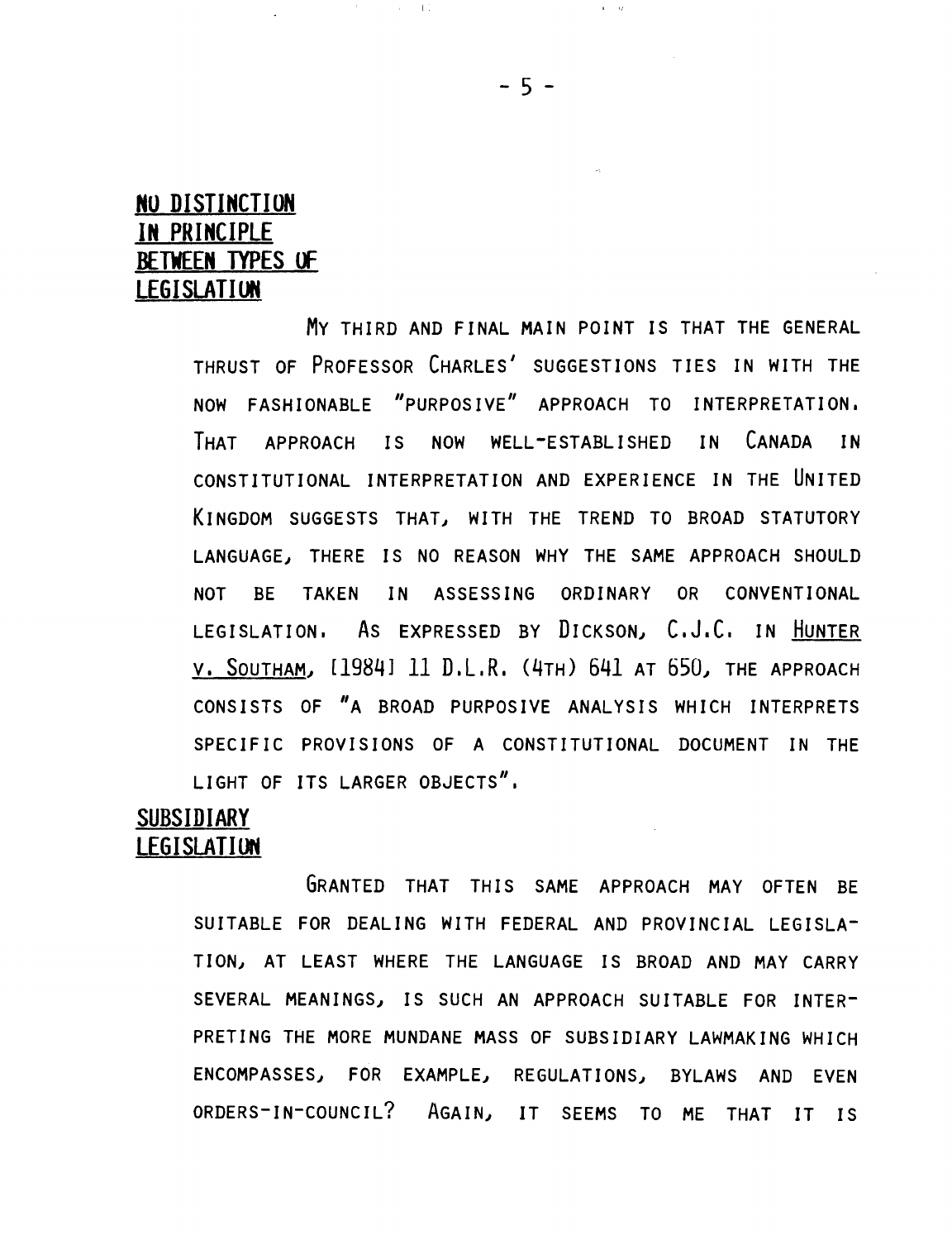DIFFICULT TO AFFIRM THE APPROACH FOR ONE TYPE OF LAWMAKING AND TO DENY IT FOR ANOTHER, INDEED, IF WE ARE PREPARED TO PURPORT TO FIND PURPOSE IN THE AMORPHOUS MIND OF A LEGISLATIVE CHAMBER, WE MAY BE ON MUCH FIRMER GROUND IN DEALING WITH SUBSIDIARY LAWMAKING WHICH, IF IT IS UNCLEAR, MAY BE FIRMLY TRACED TO A SPECIFIC SOURCE AND POSSIBLY TO A CLEARLY EXPRESSED DES IGN, GRANTED THE SAME RULE AS TO ONUS THAT I SUGGESTED ABOVE, THERE IS NO REASON WHY EXTRINSIC EVIDENCE SHOULD NOT BE AVAILABLE IN THE CASE OF THIS "MINOR" LEGISLATION ALSO.

### DIRECT STATEMENTS IF INTENTIUN

IN NO CASE, OF COURSE, IS THE ADMISSION OF EXTRINSIC MATERIAL AN ASSURANCE THAT IT WILL RECEIVE ANY PRE-ORDAINED WEIGHT, IN THIS CONNECTION, I DO NOT THINK IT PRACTICAL TO DELETE PASSING REFERENCES TO INTENTION AS OBJECTIONABLE INCURSIONS BY ORDINARY MORTALS INTO THE EMPIRE OF THE JUDICIARY, WHAT IS USELESS SHOULD BE TAKEN WITH THE USEFUL TO PRESENT A COHERENT WHOLE. WE DO NOT WANT TO BE ACCUSED OF CREATING A SELECTIVE BACKGROUND BY TAKING THE EXTERNAL EVIDENCE ITSELF OUT OF ITS OWN CONTEXT, VARYING WEIGHT:

### ABSTRACT & SPECIFIC

IN ASSESSING THE WEIGHT OF SUCH EVIDENCE, THE COURTS WILL, OF COURSE, BE CAREFUL NOT TO GIVE THE IMPRESSION THAT THEY ARE BOUND IN ANY WAY TO ACCEPT AS

 $\alpha = \alpha$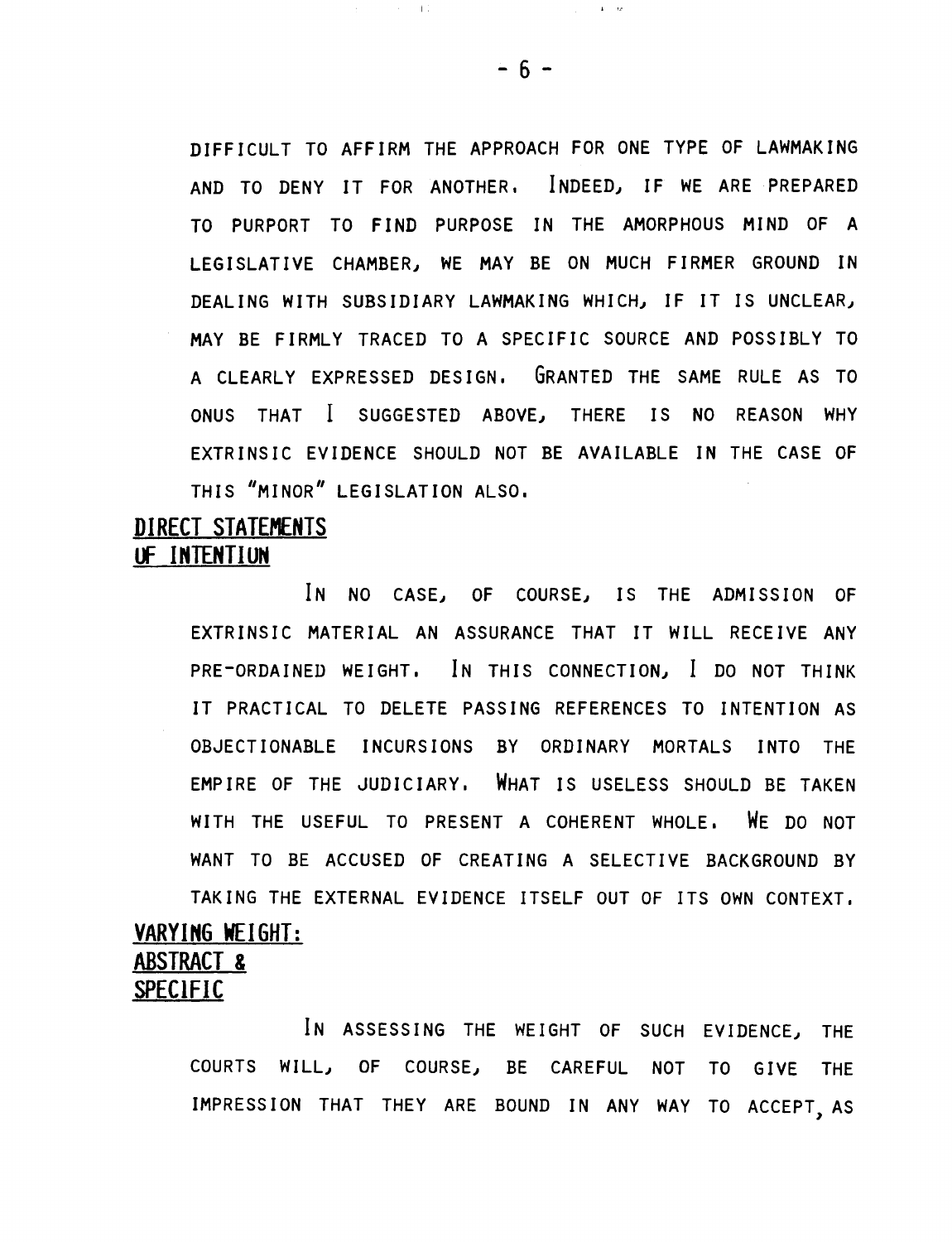BINDING, EXTRA-JUDICIAL VERSIONS OF THE IMPORT OR MEANING OF LEGISLATION. UN THE OTHER HAND, IF THE COURTS ARE GOING TO LOOK TO EXTRINSIC MATERIAL FOR ASSISTANCE, THEY MUST BEWARE OF THE IMPRESSION OF INTELLECTUAL ARROGANCE. I COMMEND TO YOUR ATTENTION THE FOLLOWING REMARKS BY PROFESSOR MONAHAN ABOUT WEIGHT WHICH, ALTHOUGH MADE IN RELATION TO CONSTITUTIONAL INTERPRETATION, MAY WELL APPLY GENERALLY.

"PROFESSOR DWORKIN HAS ATTEMPTED TO ANSWER THIS QUESTION THROUGH REFERENCE TO A DISTINCTION BETWEEN 'CONCEPTS' AND 'CONCEPTIONS', A 'CONCEPTION' IS A SPECIFIC ACCOUNT OR UNDERSTAND-ING; A 'CONCEPT' IS USED TO CONVEY SOME GENERAL IDEA. DWORKIN'S VIEW IS THAT ONLY THE CONCEPTS USED BY THE DRAFTERS OF THE CONSTITUTION ARE BINDING ON LATER INTERPRETERS. ALTHOUGH THE DRAFTERS MAY WELL HAVE HAD CONCEPTIONS OF THEIR OWN AS TO THE MEANING OF CONSTITUTIONAL LANGUAGE, THESE CONCEPTIONS NEED NOT BE USED IN DECIDING CASES. ACCORDING TO DWORKINJ THE DRAFTERS THEMSELVES DID NOT INTEND TO GIVE THEIR OWN CONCEPTIONS ANY SPECIAL WEIGHT.

DWORKIN'S DISTINCTION BETWEEN CONCEPTS AND CONCEPTIONSJ WHILE EXTREMELY ATTRACTIVEJ HAS BEEN SUBJECTED TO WIDESPREAD CRITICISM IN THE AMERICAN CONSTITUTIONAL LITERATURE. DESPITE THE DIFFICUL-TIES WITH DWORKIN'S APPROACH, IT CAPTURES ONE IMPORTANT TRUTH ABOUT THE SIGNIFICANCE OF AUTHORIAL INTENT IN CONSTITUTIONAL INTERPRETA-TION: JUDGES DECIDING CASES OUGHT TO TAKE SERIOUS ACCOUNT OF GENERALIZED PURPOSES OR INTENTIONS

 $\mathbf{I}$ ,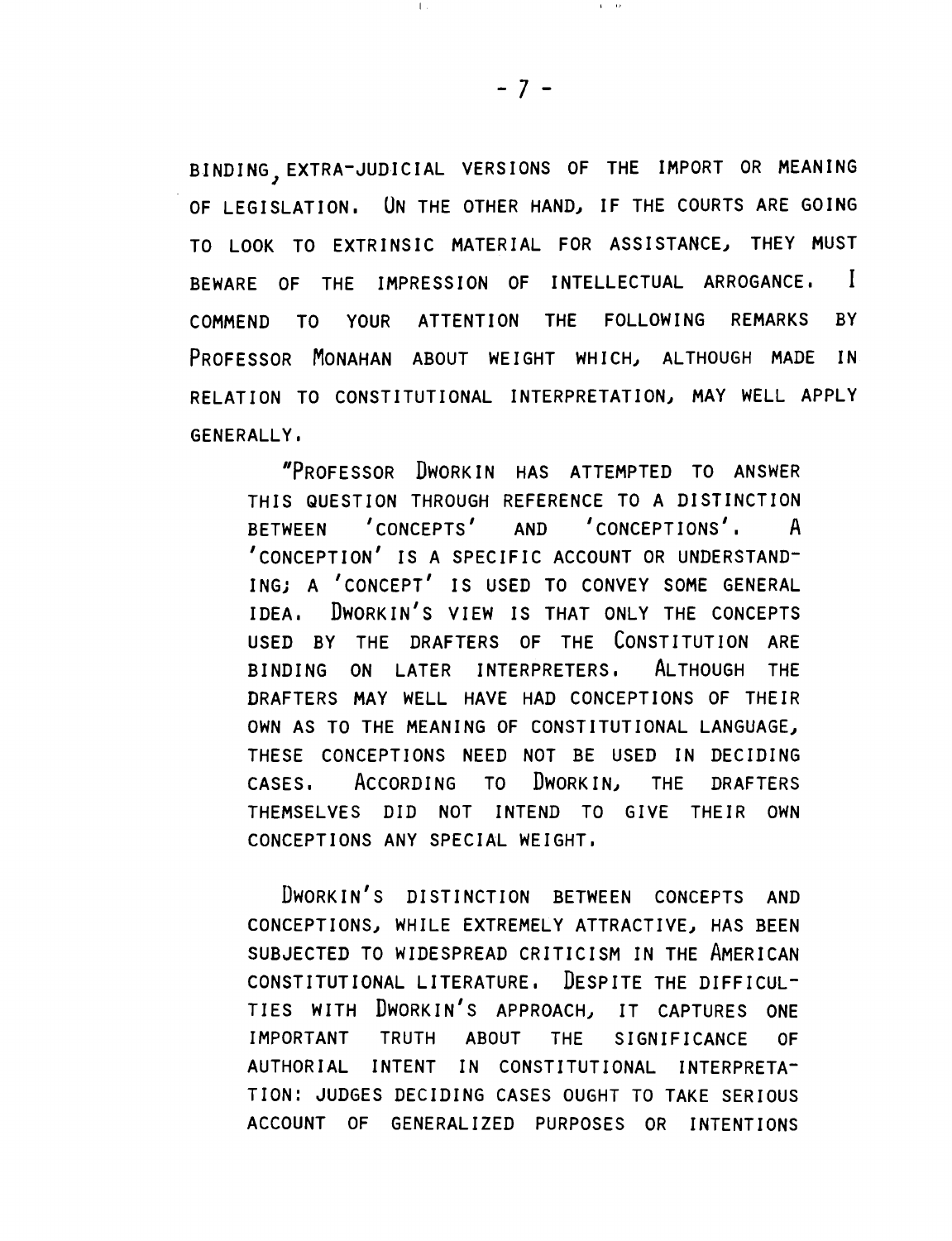OF THE DRAFTERS, WHILE AT THE SAME TIME ACCORDING LESS WEIGHT TO THE DRAFTERS' VIEWS AS TO THE PRECISE MEANING OF PARTICULAR WORDS OR PHRASES. THIS CONCLUSION IS CONSISTENT WITH THE PROCESS OF DRAFTING A CONSTITUTION. A CONSTITUTION IS DESIGNED TO STATE THE GENERAL AND ENDURING PRINCIPLES WHICH ARE TO GOVERN THE LIFE OF THE POLITY. THE ROLE OF THE DRAFTERS IS SIMPLY TO DEFINE THOSE GENERAL PURPOSES RATHER THAN TO DECIDE INDIVIDUAL CASES. THE TASK OF APPLYING THE LANGUAGE OF THE DOCUMENT TO PARTICULAR CIRCUMSTANCES IS THE RESPONSIBILITY OF JUDGES RATHER THAN THE AUTHORS. IT FOLLOWS THAT JUDGES SHOULD PAY PARTICULAR ATTENTION TO THE GENERAL PURPOSES AND POLICIES OF THE DRAFTERS, BUT ACCORD LITTLE OR NO WEIGHT TO THEIR OPINIONS ON THE OUTCOME OF PARTICULAR CASES. THIS ANALYSIS DOES NOT DEPEND ON DWORKIN'S DISTINCTION BETWEEN CONCEPTS AND CONCEPTIONS WHICH, IN ANY CASE, PROBABLY NEVER OCCURRED TO THE DRAFTERS. IHE ANALYSIS IS MUCH MORE STRAIGHTFORWARD,

MY SUGGESTION IS THAT THE USE OF LEGISLATIVE HISTORY CAN BE STRUCTURED ALONG A CONTINUUM RANGING FROM THE MORE ABSTRACT AND GENERALIZED PURPOSES OF THE DRAFTERS, WHICH SHOULD BE ACCORDED SIGNIFICANT WEIGHT, TO THEIR VIEWS ON THE APPLICATION OF SPECIFIC PROVISIONS, WHICH ARE ENTITLED TO MINIMAL OR NO WEIGHT,,,,"

P.MONAHAN, IHEORY OF JUDICIAL REVIEW, U.B.C. LAW REVIEW1 VOL, 21:1~ p,87 AT pp.123-124.

IN THE LIGHT OF THESE AND OTHER ARGUMENTS, IT IS NOT SURPRISING THAT QUESTIONS HAVE ARISEN AS TO THE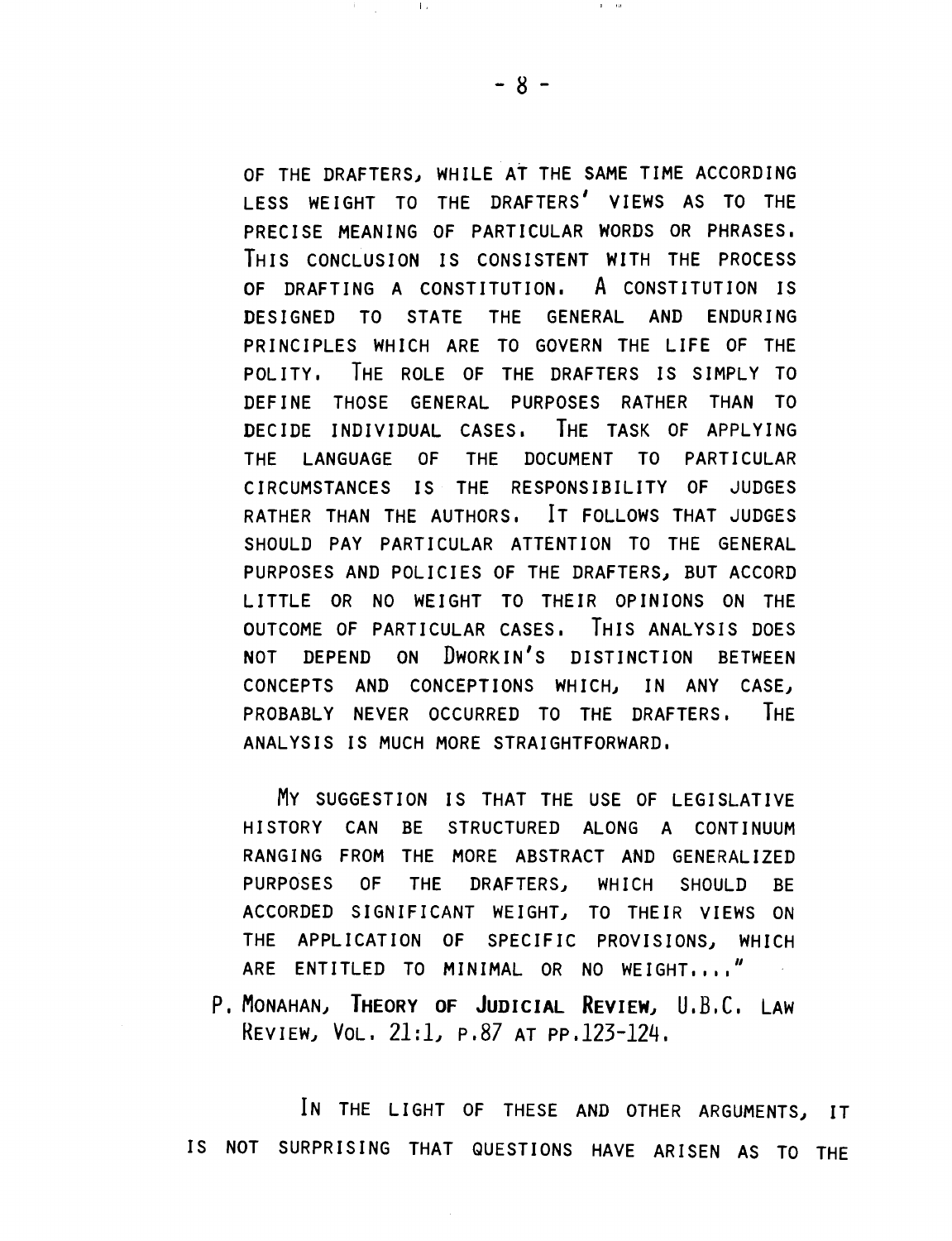VALIDITY OF THE INTERPRETATION BY THE SUPREME COURT OF CANADA OF THE WORDS "PRINCIPLES OF FUNDAMENTAL JUSTICE" IN SECTION 7 OF THE CHARTER: REFERENCE RE SECTION 94(2) OF THE MOTOR VEHICLE ACT, [1985] 2 S.C.R. 486. EVEN WITH A CONSTITUTIONI AND OBVIOUSLY WITH AN ORDINARY STATUTE WHICH IS READILY AMENDABLE, THE JUDICIARY MUST NOT APPEAR TO LAY CLAIM TO A VASTLY SUPERIOR INSIGHT OR WISDOM. A CONSTITUTION CAN BE AMENDED IF THE ORIGINAL WORDS DO NOT MATCH THE TRUE ORIGINAL ABSTRACT PURPOSE AND EVEN MORE SO WITH THE ORDINARY, READILY AMENDABLE STATUTE THE COURTS MAY FAIRLY AND SENSIBLY DEFER TO FIRM AND CLEAR EXPRESSIONS OF LEGISLATIVE PURPOSE.

SO MUCH FOR THE THREE MAIN POINTS. I AGREE WITH PROFESSOR CHARLES' APPROACH; I THINK THE COURTS MUST BE FAIR BUT SELECTIVE IN RECEIVING THE EVIDENCE; AND I THINK THEY MUST DEVELOP A FIRM APPROACH TO ALLOCATION OF WEIGHT. THOSE POINTS BEING MADE, I MENTION A FEW OTHER ISSUES WHICH MAY ARISE.

#### BILINGUAL STATUTES

FIRST, WHAT OF DIFFERENCES IN MEANING BETWEEN THE TWO VERSIONS OF ORDINARY BILINGUAL STATUTES? FORMAL STATUTORY RULES EXIST, AS IN THE FEDERAL OFFICIAL LANGUAGES ACT, TO HELP RESOLVE THE PROBLEM. THE QUESTION IS: ARE THOSE RULES EXCLUSIVE OR IS EXTRINSIC EVIDENCE OF PURPOSE AVAILABLE TO CHALLENGE OR CONTRADICT THE RESULT OF APPLYING

 $-9 -$ 

 $\mathbf{r} = \mathbf{r} \mathbf{r}$ 

,  $\sim 1\%$ 

 $\pm$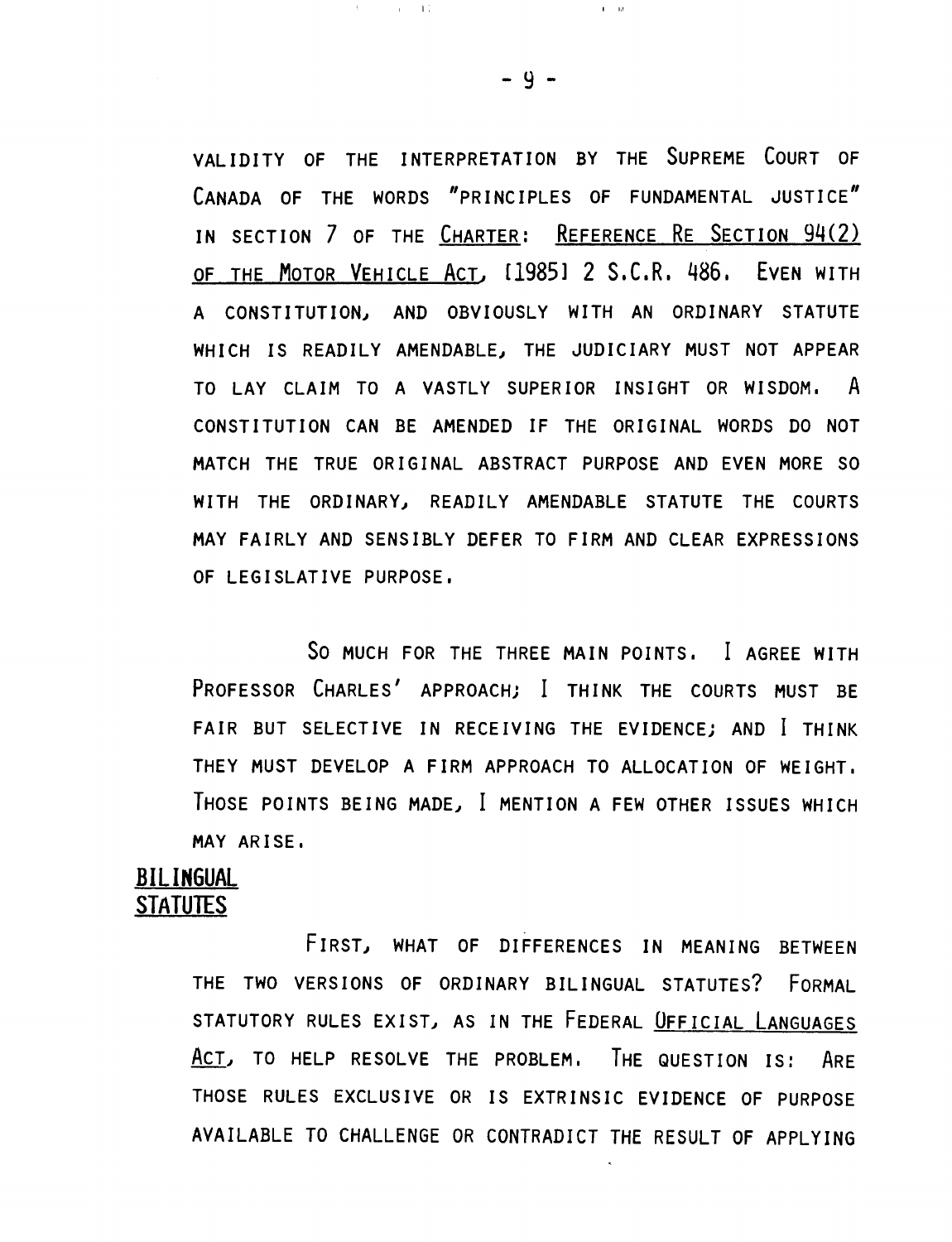THE STATUTORY FORMULA? THE RESOLUTION OF THE ISSUE OF DIFFERENCES IN MEANING BETWEEN THE ENGLISH AND FRENCH VERSIONS OF CONSTITUTIONAL INSTRUMENTS MAY INDICATE A POSSIBLE LIMIT ON THE USE OF EXTRINSIC EVIDENCE. THERE IS NO CONSTITUTIONAL INTERPRETATION PROVISION TO GOVERN PREFERENCE IN THE EVENT OF DIFFERENCE, BOTH VERSIONS BY s.57 OF THE CONSTITUTION ACT BEING "EQUALLY AUTHORITATIVE". WHAT, THEN, IF EXTRINSIC MATERIAL SUCH AS A COMMITTEE DEBATE CLEARLY SUPPORTS THE PURPOSE REPRESENTED BY ONE VERSION AND DOWNPLAYS OR NEGATES THE OTHER? Is IT OPEN TO GIVE ONE MORE "AUTHORITY" OR MODIFY ITS SIGNIFICANCE BY REFERENCE TO SUCH EXTRINSIC MATERIAL? SEE GENERALLY J.P. MCEVOY, THE CHARTER AS A BILINGUAL INSTRUMENT, (1986) 64 CAN.BAR.REV. 155. SEE ALSO, FOR EXAMPLE, IN RELATION TO S. 24(2) OF THE CHARTER THE MAJORITY REASONS OF LAMER, J. IN R. V. COLLINS (1987) 56 C.R. (3D) 193 AT 213, WHERE HE ADOPTS THE "LOWER THRESHOLD" OF THE FRENCH TEXT AS LESS ONEROUS TO THE ACCUSED AND, HE ARGUES, MORE CONDUCIVE TO A FAIR TRIAL~ WHICH IS ONE OF THE PURPOSES OF THE PROVISION. ADMITTEDLY THE TWO VERSIONS DO NOT POSE EXACTLY THE SAME TEST. THE DRAFTING WAS DONE IN THE ENGLISH LANGUAGE AND, BEFORE THE COMMITTEE, ALTHOUGH THE MEANING OF THE FRENCH VERSION WAS NOT NEGATED. THE ENGLISH VERSION WAS DISCUSSED AT SOME LENGTH ENTIRELY IN ENGLISH: SEE MINUTES OF PROCEEDINGS AND EVIDENCE OF THE SPECIAL JOINT COMMITTEE OF THE SENATE AND HOUSE OF COMMONS ON THE

 $\mathbf{r} = 0$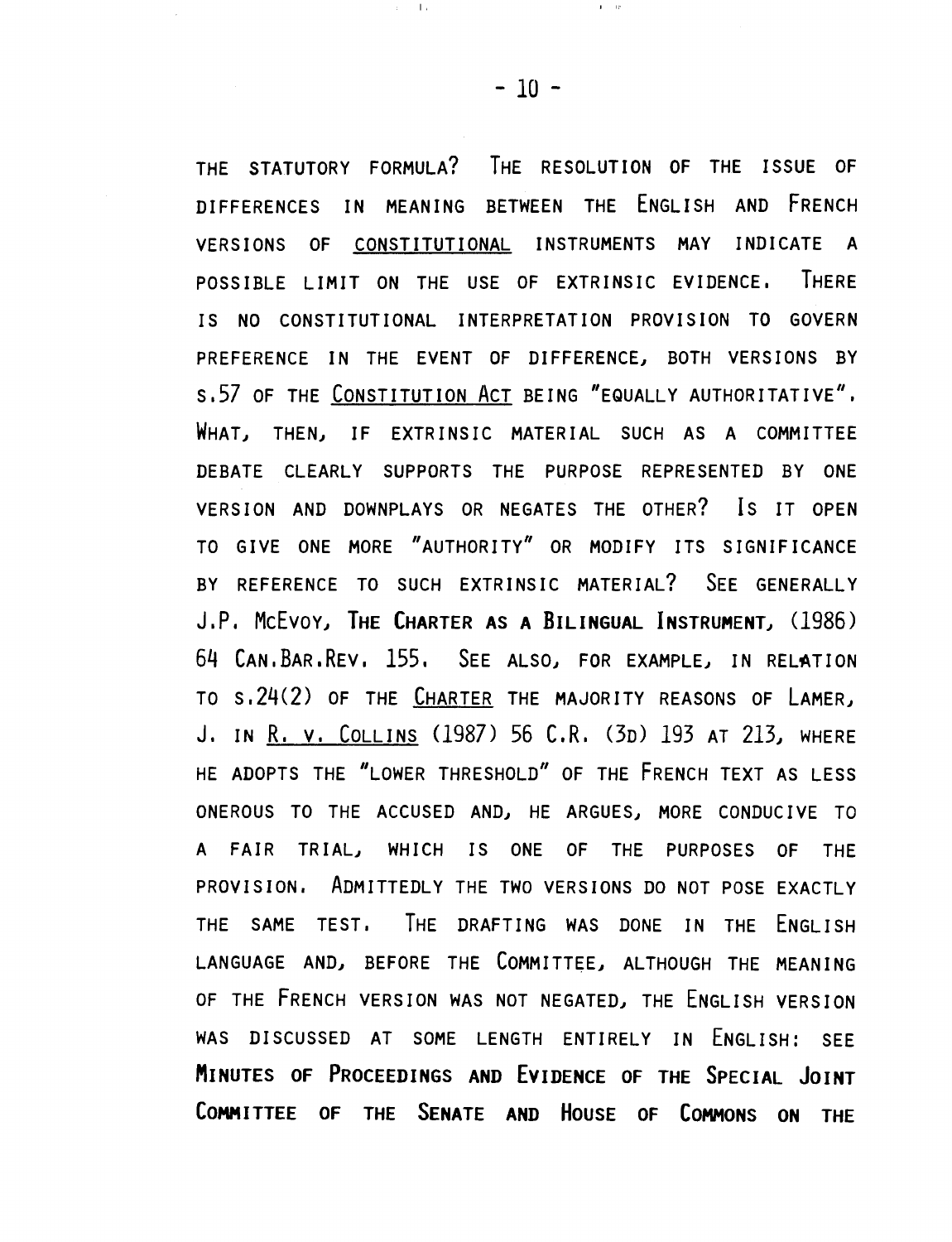CONSTITUTION OF CANADA, VOL. 48 PP.123-124. NOTWITHSTANDING THAT BOTH VERSIONS ARE EQUALLY AUTHORITATIVE, IT HARDLY SEEMS CONSISTENT WITH A PURPOSIVE APPROACH TO IGNORE THE BACKGROUND ENTIRELY AND TO RELY FOR A DETERMINATION OF PURPOSE ONLY ON A SOMEWHAT LIMITED VIEW OF "FAIRNESS" IN THE TRIAL PROCESS.

IN PRINCIPLE, THE PROBLEM IS THE SAME AS THAT WHICH ARISES IN CONNECTION WITH ANY OTHER EQUIVOCAL STATUTE; AS PROFESSOR GEOFFREY MARSHALL OF QUEEN'S COLLEGE, UXFORD, HAS POINTED OUT, THE RELEVANCE OF EXTRINSIC EVIDENCE MAY BE LESS IN CONTESTING A MEANING THAT IS CLEARLY PRESENT IN THE WORDS THAN IN SUGGESTING A MEANING WHERE THE WORDS ARE GENERAL AND UNCLEAR. SUCH AN APPROACH COMMENDS ITSELF FOR SOME CONSIDERATION, AT LEAST, WHEN TWO VERSIONS OF A STATUTE LEAVE UNCLEAR THE PRECISE MEANING OF THE PROVISION AND EXTRINSIC EVIDENCE IS NOT BARRED BY LAW.

### **EVIDENCE** UN APPEAL

SECOND, SHOULD APPELLATE COURTS READILY ACCEPT EXTRINSIC EVIDENCE IN AID OF STATUTORY INTERPRETATION WHEN FIRST TENDERED ON APPEAL? THE ONTARIO COURT OF ApPEAL DID THIS IN R. V. SEO (1986) 51 C.R. (3D) 1 AT  $10-15$ , BUT THE EVIDENCE THERE WAS LED IN SUPPORT OF A SECTION 1 CHARTER LIMIT WHERE ACCUSED/APPELLANT FIRST RAISED THE CONSTITUTIONAL ISSUE ON APPEAL. I WOULD EXPECT THAT IN

 $-11 -$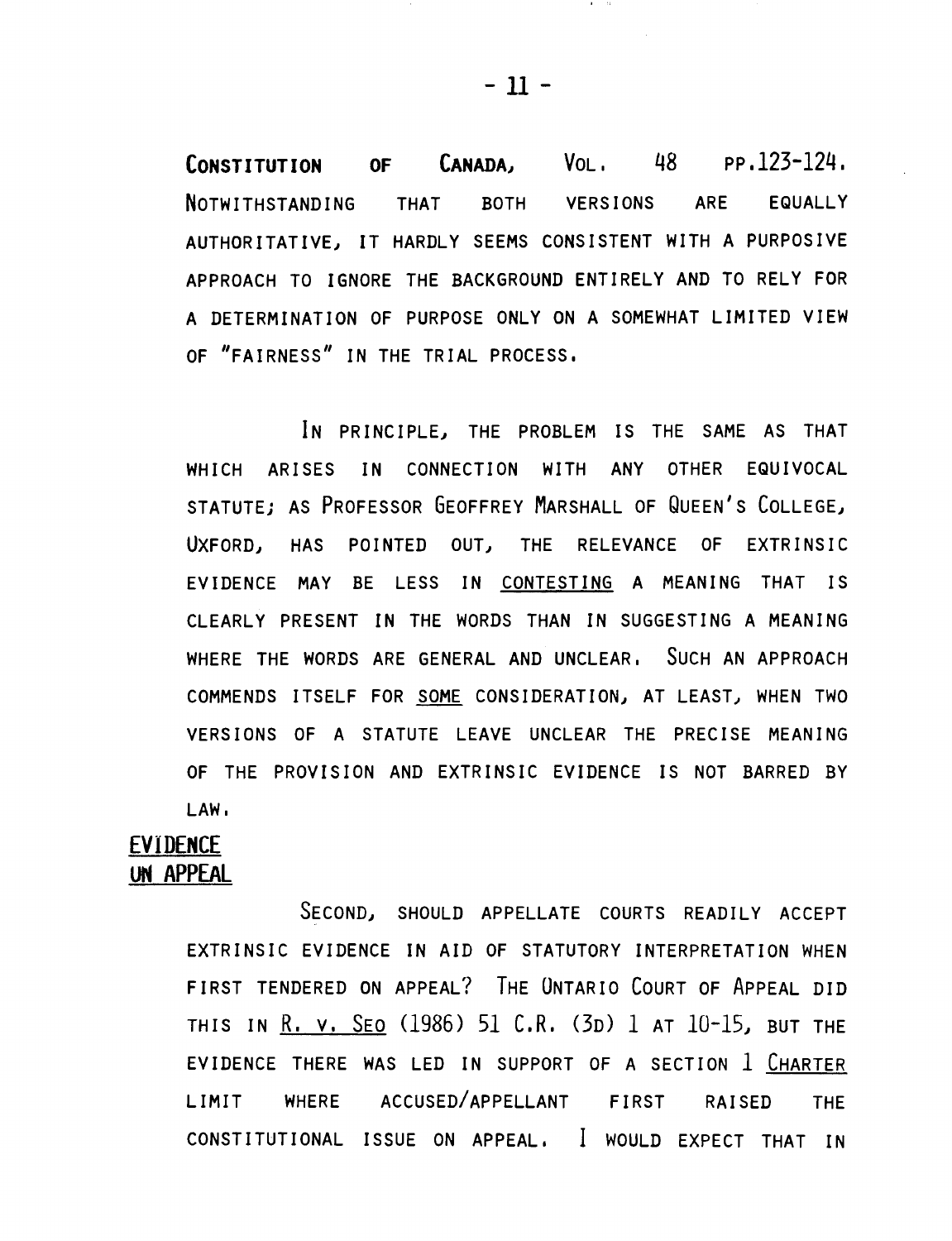NON-CONSTITUTIONAL CASES APPELLATE COURTS WOULD TAKE THE SAME GENERAL APPROACH AS THEY TAKE UNDER SECTION 610 OF THE CRIMINAL CODE AND WOULD EXPECT PROPER JUSTIFICATION FOR THE FAILURE TO TENDER THE MATERIAL AT TRIAL.

### INCUMPLETE EVIDENCE

THIRDJ WHAT SHOULD THE COURT DO WHERE A DETAILED READING OF THE MATERIAL DISCLOSES THAT THE PARTIES HAVE TENDERED ONLY PORTIONS OF THE EXTRINSIC MATERIAL? MAY THE COURT CONSULT OTHER PORTIONS TO DETERMINE IF THEY ARE RELEVANT AND OF ASSISTANCE IN RESOLVING THE ISSUE? COMPARE THE DISCUSSION OF JUDICIAL RESEARCH AS JUDICIAL NOTICE BY PROFESSOR M.H. OGILVIE, [1986] 64 CAN.BAR REV. 183. ALTHOUGH THE COURT SHOULD NOT, ON ITS OWN MOTION, GO DIRECTLY TO EXTRINSIC EVIDENCE IN THE FIRST INSTANCE, IT IS SURELY UNREALISTIC TO EXPECT IT TO ACT ON WHAT MAY BE MISLEADINGLY INCOMPLETE MATERIAL.

### CUMULATIVE **HEARSAY**

FOURTHLYJ AS TO THE LIMITS OF ACCEPTABLE EVIDENCE,  $l$  suggest that we cannot generally accord - or RELY ON - THE TOLERANCE SHOWN BY FIVE MEMBERS OF THE SUPREME COURT OF CANADA IN NOT REJECTING NEWSPAPER CLIPPINGS ATTACHED TO AFFIDAVITS IN RETAIL, WHOLESALE AND DEPARTMENT STORE UNION V. SASKATCHEWAN, (1987) 74 N.R. 321. IN THAT CASE BOTH PARTIES WERE CONTENT WITH THE RECORD BUT I SUSPECT THAT MATERIAL OF THIS SORT WOULD NOT BE ADMITTED TO ASSIST IN THE INTERPRETATION OF AN ORDINARY STATUTE OR SUBSIDIARY LEGISLATION.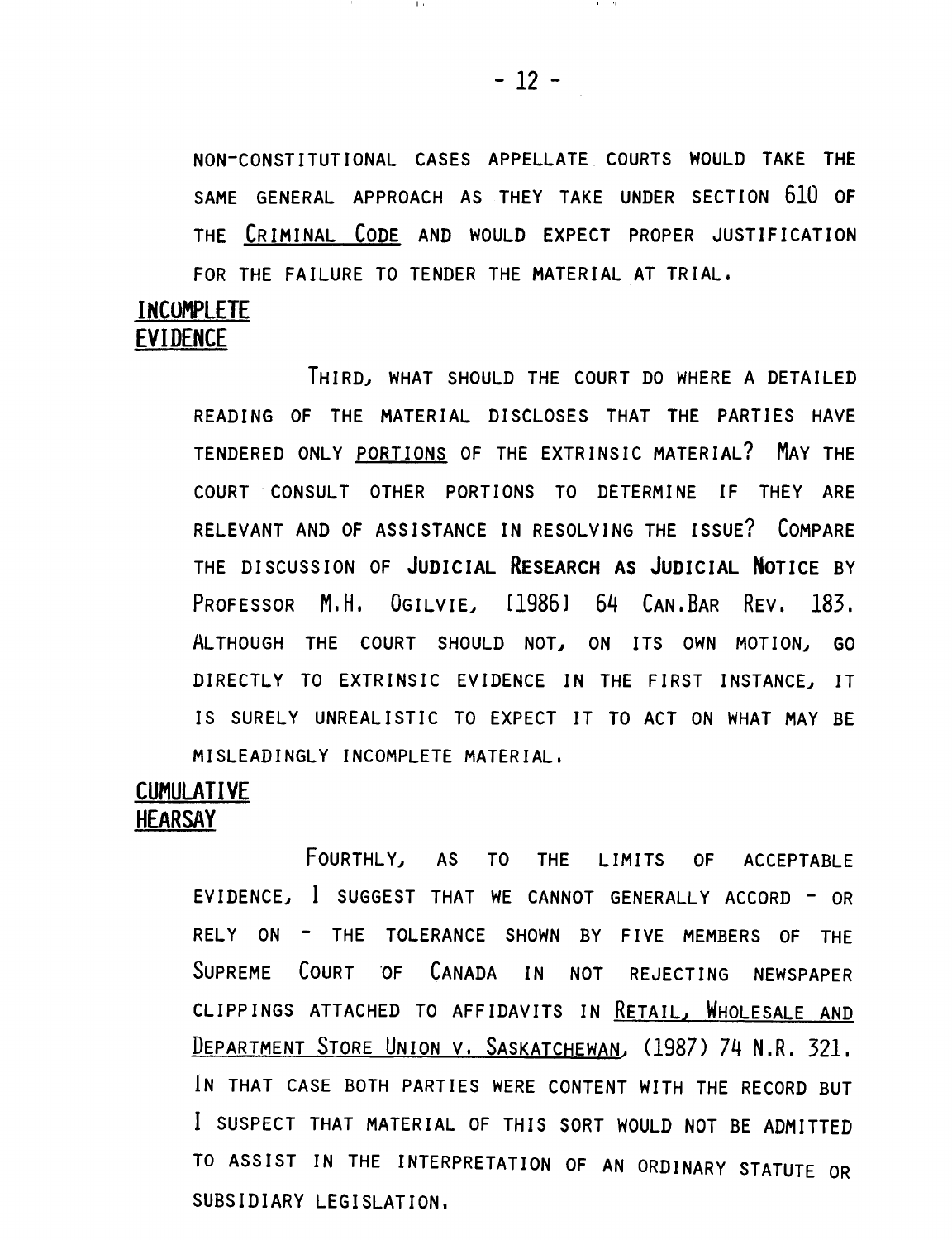### INFERENCE FROM ABSENCE

FIFTH. WHERE THE EXTRINSIC MATERIAL DISCLOSES NO DISCUSSION OF A MATTER, THAT FACT MAY BE USEFUL TO NEGATIVE A POTENTIAL INTERPRETATION OTHERWISE AVAILABLE ON THE TERMS OF THE STATUTE. THE REASONING IS BY INFERENCE FROM ABSENCE IN THE MANNER OF SECTION 30(2) OF "THE CANADA EVIDENCE ACT. R.S., c.307. THE ARGUMENT IS THAT IF THE SUGGESTED MEANING HAD BEEN INTENDED, A REFERENCE TO IT WOULD REASONABLY HAVE BEEN EXPECTED. SEE FOR SUCH A USE IN CONSTRUING THE CHARTER THE MAJORITY REASONS OF MCINTYRE, J. IN REFERENCE RE COMPULSORY ARBITRATION, [1987] 74 N.R. 99 AT 132. THE COURT REFERRED TO FOREIGN LEGISLATION ON UNIONS AND THE RIGHT TO STRIKE, WHICH IT TOOK THE LEGISLATORS TO HAVE BEEN AWARE OF, AND OBSERVED:

"WHILE A RESOLUTION WAS PREPARED FOR INCLUSION OF A SPECIFIC RIGHT TO BARGAIN COLLECTIVELY, NO RESOLUT ION WAS PROPOSED FOR THE RIGHT TO STRIKE...THIS AFFORDS STRONG SUPPORT FOR THE PROPOSITION THAT THE INCLUSION OF A RIGHT TO STRIKE WAS NOT INTENDED."

# WURDS AND

#### -THUUGHT

FINALLY, THE DECISION IN THIS SORT OF DEBATE ON THE ADMISSIBILITY OF EXTRINSIC EVIDENCE IN STATUTORY INTERPRETATION IS ULTIMATELY FOUNDED ON TWO GENERAL EXPECTATIONS, ONE BASED ON EXPERIENCE, THE OTHER ON HOPE: FIRST, WORDS ARE CHAMELEONS; AND SECOND, REASON RULES THE